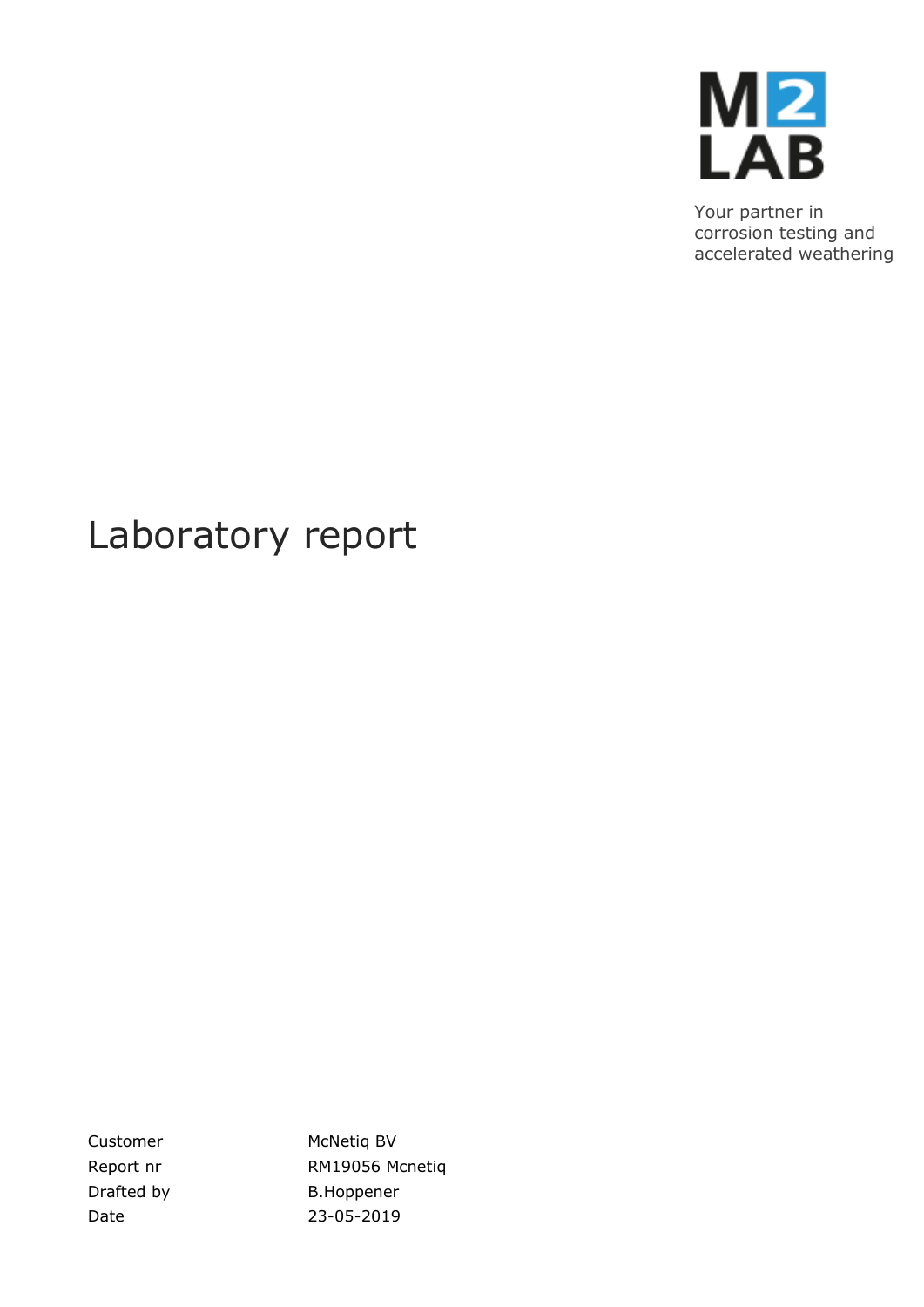

## **1 Introduction**

To determine the corrosion resistance of a coated magnet bas Gravendeel of Mcnetiq has ordered M2LAB to perform laboratory tests.

## **2 Tested samples**

1 magnet with blue coating

Magnet has been mounted on 4 corrosion resisitant panels to minimize the magnetic field around the sample in the test chamber.

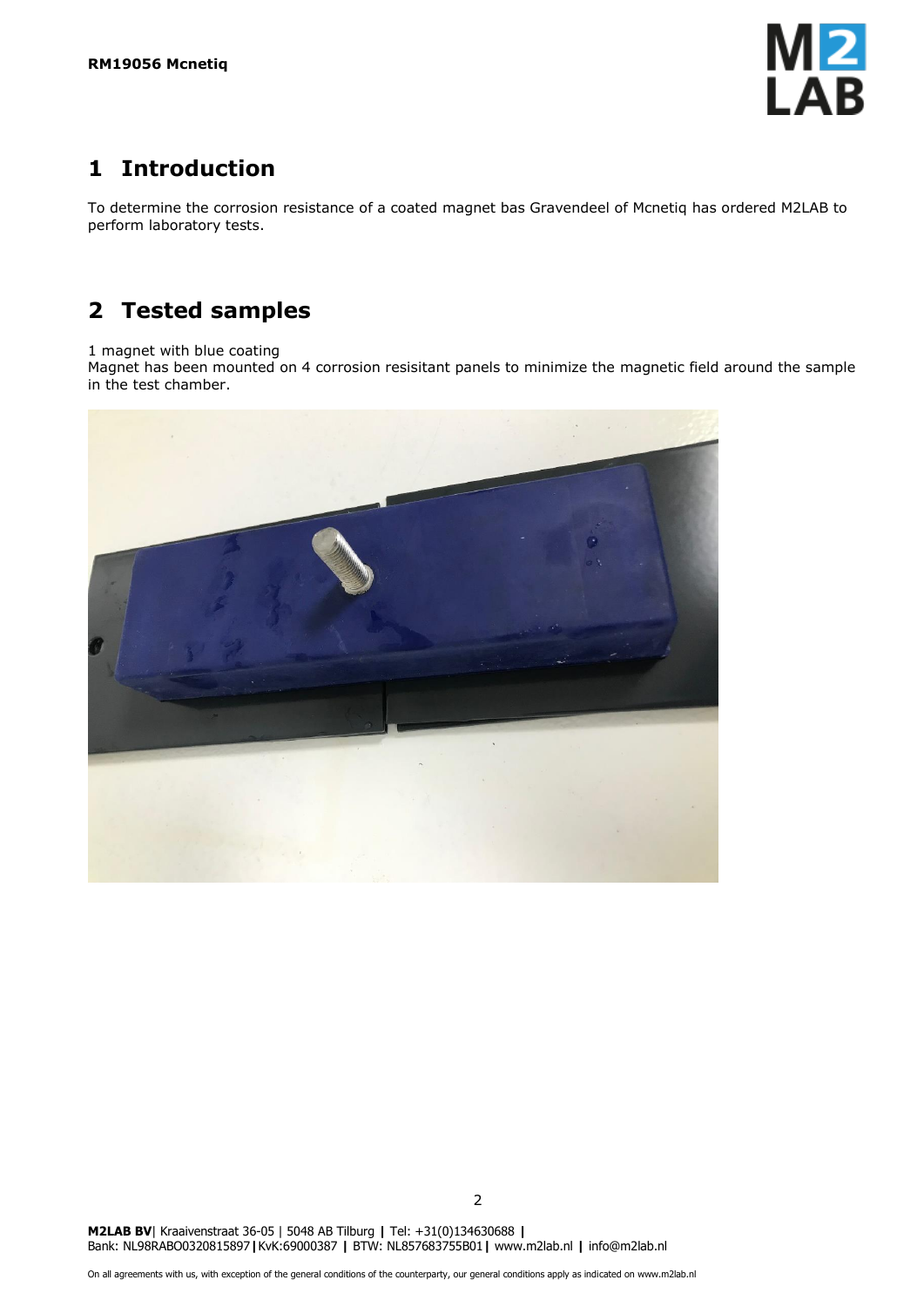

### **3 Performed tests**

#### **3.1 Salt spray test**

Test method NEN EN ISO 9227 NSS

Test conditions  $pH$  concentration NaCL  $6,5 - 7,2$ <br>Concentration NaCL  $50 \frac{g}{1 \pm 5} \frac{g}{1}$ Concentration NaCL 50 g/l  $\pm$  5 g<br>Temperature 35°C  $\pm$  2°C Temperature<br>Collected fluid(80cm2) Test duration 500 hours

1.5 ml/ hour  $\pm$ 0.5 ml/hour

## **4 Results**

The coated surface of the tested sample doesn't show any sign of corrosion. The bolt on top of the sample shows corrosion of class Ri1 according to ISO 4628.



*Sample after test*

3

**M2LAB BV**| Kraaivenstraat 36-05 | 5048 AB Tilburg **|** Tel: +31(0)134630688 **|** Bank: NL98RABO0320815897**|**KvK:69000387 **|** BTW: NL857683755B01**|** www.m2lab.nl **|** info@m2lab.nl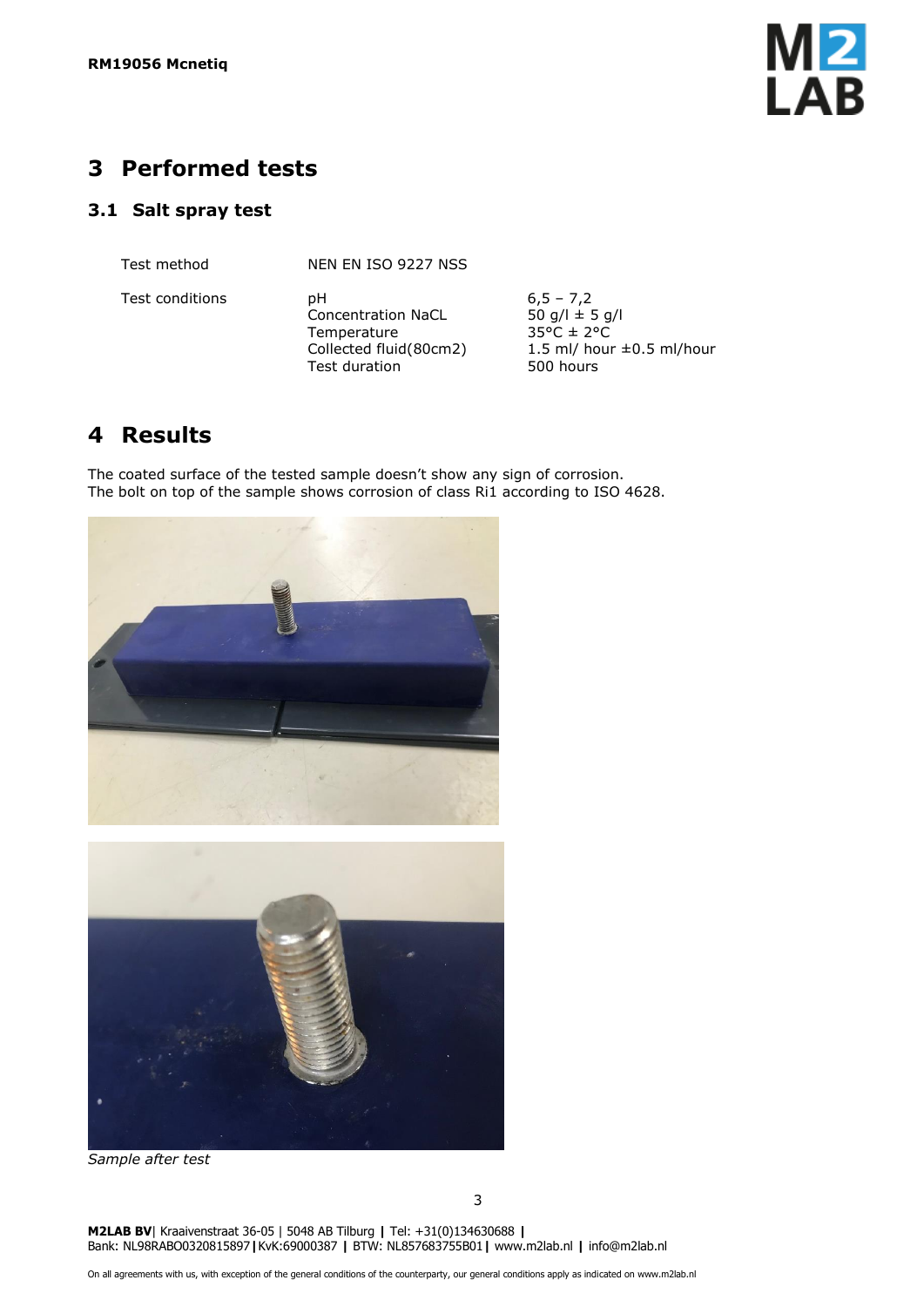**RM19056 Mcnetiq**



4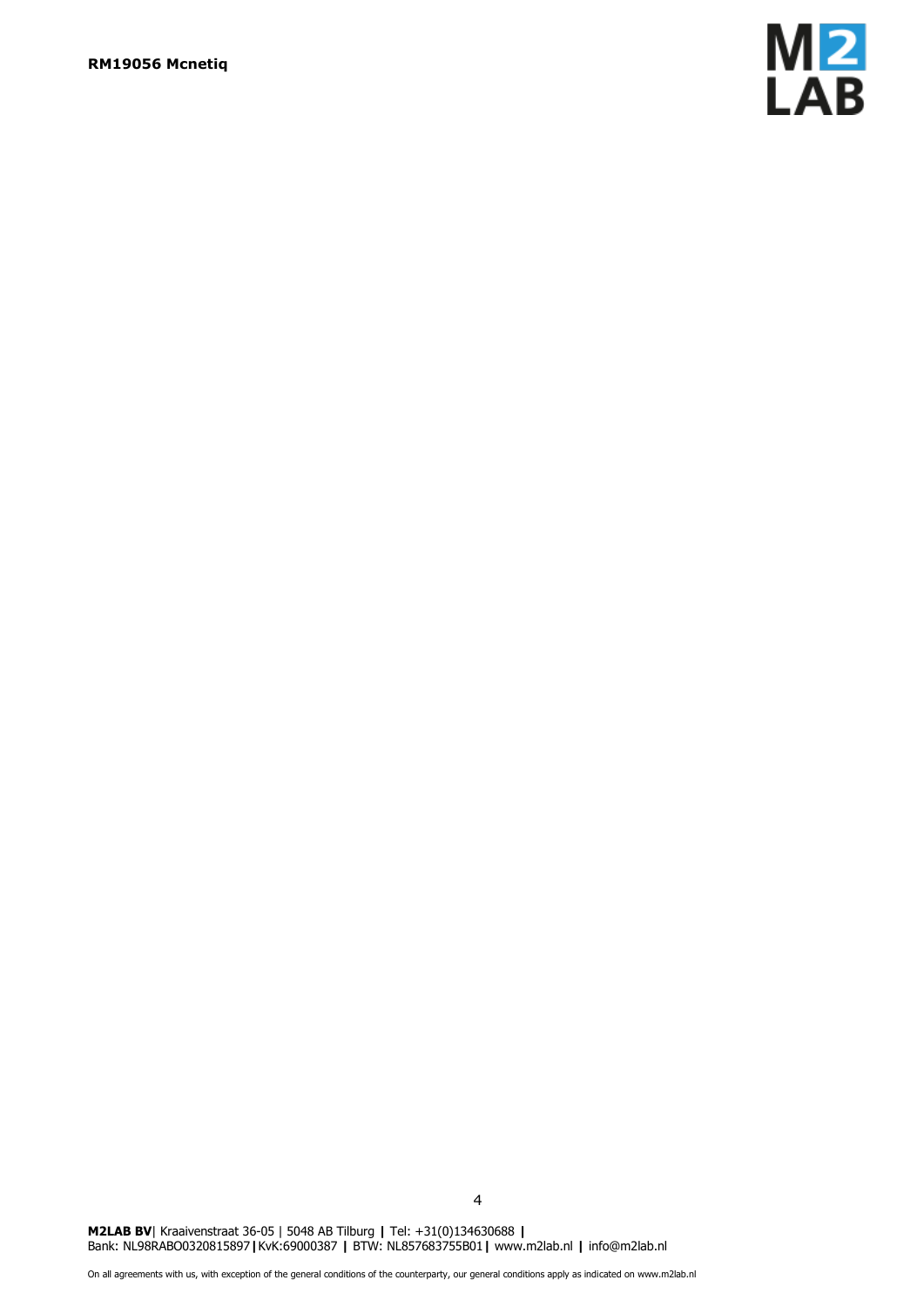

## **5 Conclusion**

After 500 hours of salt spray testing

- the coated area of the tested sample doesn't show any sign of corrosion.
- the uncoated bolt shows corrosion with a severity of Ri1